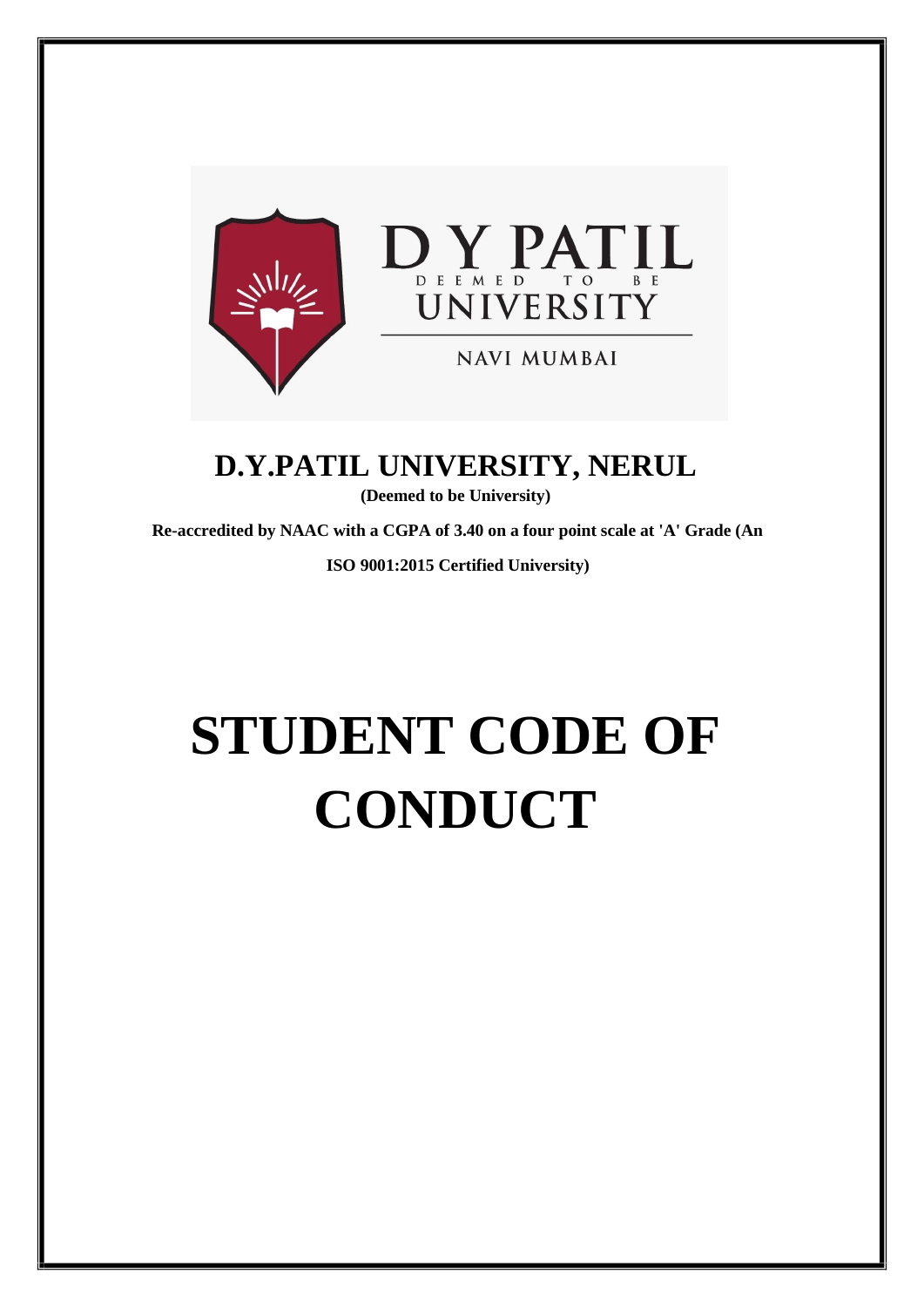

D.Y.PATIL UNIVERSITY, NERUL (Deemed to be University) Re-accredited by NAAC with a CGPA of 3.40 on a four point scale at 'A' Grade (An ISO 9001:2015 Certified University) **THE D Y PATIL Deemed to be UNIVERSITY STUDENTS' DISCIPLINE AND CONDUCT RULES 2018 Preamble:** 

Students indiscipline leads to serious issues including ragging. It has been observed by Hon'ble Courts of Law and UGC that common places where indiscipline/ragging could occur includes canteens and hostels. This necessitates relooking into disciplinary rules for hostel management as well as Disciplinary Rules by D Y Patil University, probably in the year 1988. A proctorial system needs to be established as suggested by the Academic Council of the D Y Patil University.

Whereas it is considered necessary and expedient to frame rules under which disciplinary action may be taken at various levels against students of the University Teaching Departments/Schools/Centers, established and maintained by D Y Patil University.

The following Rules are framed under section 22 (q) of the D Y Patil University Act, 1984 read with clause 5 of the Statute no. 26.

Before proceeding further, the Committee would like to reproduce some important guidelines in this context:

Section 22 (q) of GU Act, 1984 read with clause 5 of Statute 26 provides for the Maintenance of discipline among students of the University –

(1) All powers relating to discipline and disciplinary action in relation to student of the University shall vest in the Vice-Chancellor.

(2) The Vice-Chancellor may delegate all or any of his powers as he deems proper to the Registrar and to such other officers as he may specify in this behalf.

(3) Without prejudice to the generality of his powers relating to the maintenance of discipline and taking such action, as may seem to him appropriate for the maintenance of discipline, the ViceChancellor may, in the exercise of his powers, by order, direct that any student or student be expelled or restricted for a specified period or be not admitted to a course or courses of study in a college, institution or Department of the University for a stated period or be punished with fine for an amount to be specified in the order or be debarred from taking an examination or examinations conducted by the University, college, institution or a Department for one or more years, or that the results of the students or students concerned in the examination or examinations in which he or they have appeared be cancelled.

(4) The Principals of the colleges, institutions, Head of Special Centers, Deans of Faculties and Heads of teaching Departments in the University shall have the authority to exercise all such disciplinary powers over the students in their respective colleges, institutions Special Centers, Faculties and Teaching Departments in the University as



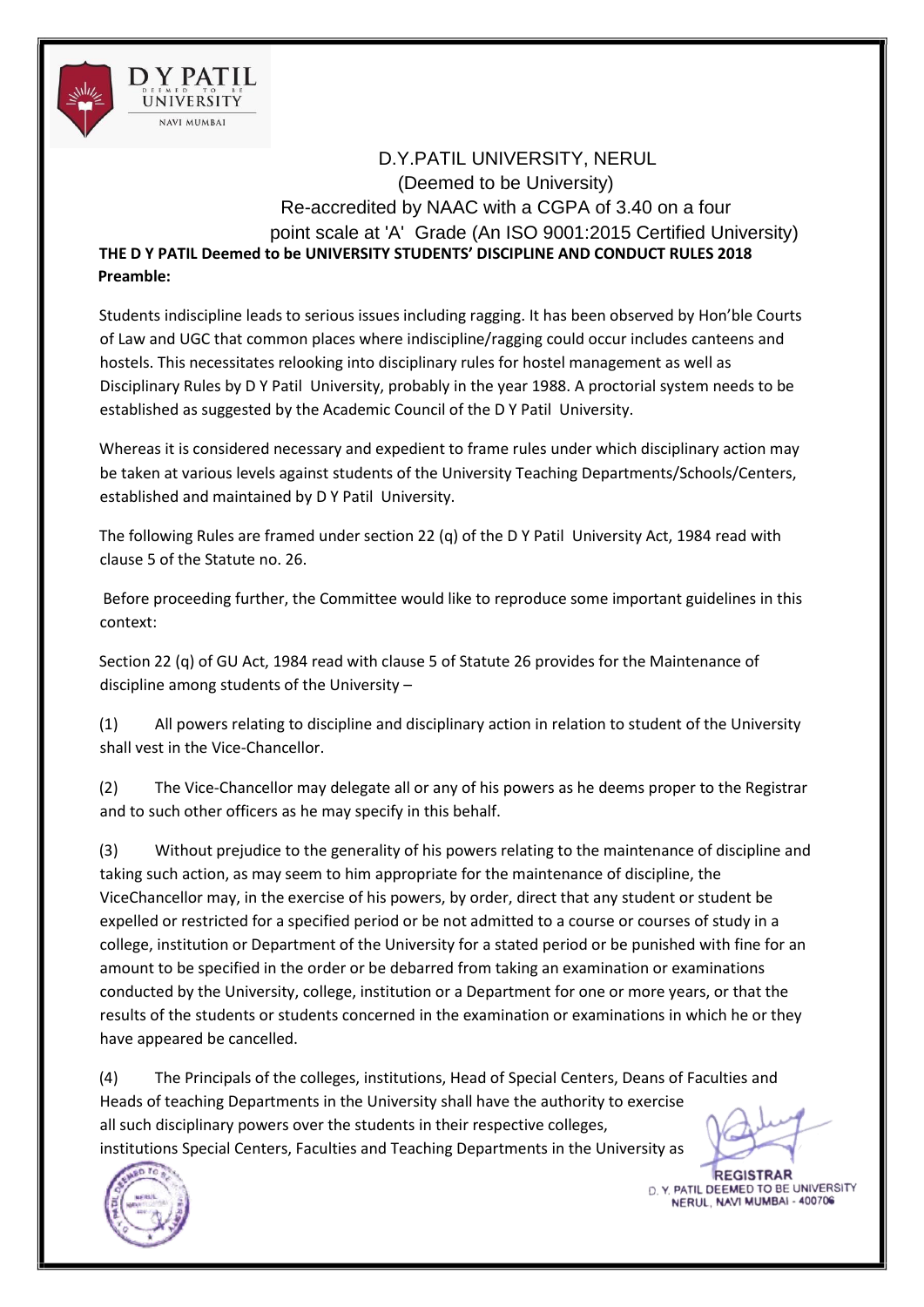

may be necessary for proper conduct of such colleges, institutions, special centers, faculties and teaching in the departments.

(5) Without prejudice to the powers of the Vice-Chancellor, the Principals and other persons specified in clause (4), detailed rules of discipline and proper conduct shall be made by the University. The Principals of colleges, institutions, Heads of Special Centers, Deans of Schools of Studies and Heads of teaching Departments in the University may also make such supplementary rules as they deem necessary for the aforesaid purpose. Every student shall be supplied with a copy of the rule made by the University and a copy of the supplementary rules shall be supplied to the students concerned.

(6) At the time of admission, every student shall be required to sign a declaration to the effect that he submits himself to the disciplinary jurisdiction of the Vice-Chancellor and other authorities of the University.

Hon'ble Supreme Court of India delivered many judgements during 2001-2009 defining ragging and giving directives to curb the problems:

Any disorderly conduct whether by words spoken or written or by an act which the effect of teasing, treating or handling with rudeness any other student, indulging in rowdy or indisciplined activities which causes or is likely to cause annoyance, hardship or psychological harm or to raise fear or apprehension thereof in a fresher or a junior student or asking the students to do any act or perform something which such student will not do in the ordinary course and which has the effect of causing or generating a sense of shame or embarrassment so as to adversely affect the physique or psyche of a fresher or a junior student.

- Ragging is as severe a criminal act as rape.
- FIR will be filed without any delay.
- Such cases will be accorded priority trial.
- Those found guilty may be fined up to Rs. 8,000/- Those found guilty may be expelled up to four semesters.
	-
- Those found guilty may be denied admission elsewhere.
- Authorities are also accountable for any failure or delay.
- Defaulter institutions are likely to lose grants.



**REGISTRAR** D. Y. PATIL DEEMED TO BE UNIVERSITY<br>NERUL, NAVI MUMBAI - 400706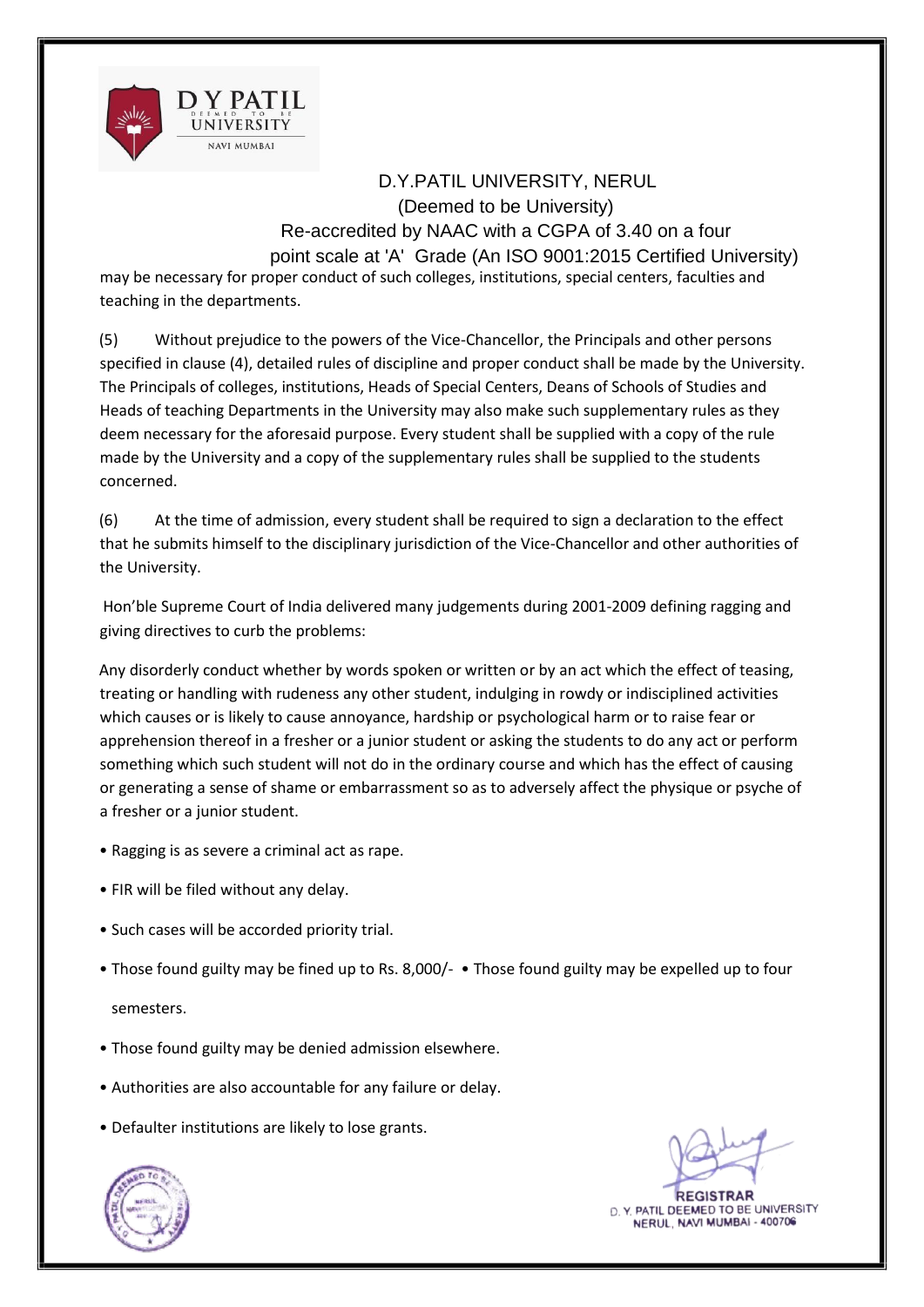

Important Clauses of UGC Regulations on CURBING THE MENACE OF RAGGING in Higher Educational Institutions 2009 to be noted by the students.

## **CLAUSE 3: WHAT CONSTITUTES RAGGING?**

Ragging constitutes one or more of any of the following acts:

a) Any conduct by any student or students whether by words spoken or written or by an act which has the effect of teasing, treating or handling with rudeness a fresher or any other student.

b) Indulging in rowdy or indiscipline activities by any student or students which causes or is likely to cause annoyance, hardship, physical or psychological harm or to raise fear or apprehension thereof in any fresher or any other student.

c) Asking any student to do any act which such student will not in the ordinary course do and which has the effect of causing or generating a sense of shame, or torment or embarrassment so as to adversely affect the physique or psyche of such fresher or any other student.

d) Any act by a senior student that prevents, disrupts or disturbs the regular academic activity of any other student or a fresher.

e) Exploiting the services of a fresher or any other student for completing the academic tasks assigned to an individual or a group of students.

f) Any act of financial extortion or forceful expenditure burden put on a fresher or any other student by students

g) Any act of physical abuse including all variants of it: sexual abuse, homosexual assaults, stripping, forcing obscene and lewd acts, gestures, causing bodily harm or any other danger to health or person;

h) Any act or abuse by spoken words, emails, post, public insults which would also include deriving perverted pleasure, vicarious or sadistic thrill from actively or passively participating in the discomfiture to fresher or any other student.

i) Any act that affects the mental health and self‐confidence of a fresher or any other student with or without an intent to derive a sadistic pleasure or showing off power, authority or superiority by a student over any fresher or any other student.

**REGISTRAR** 

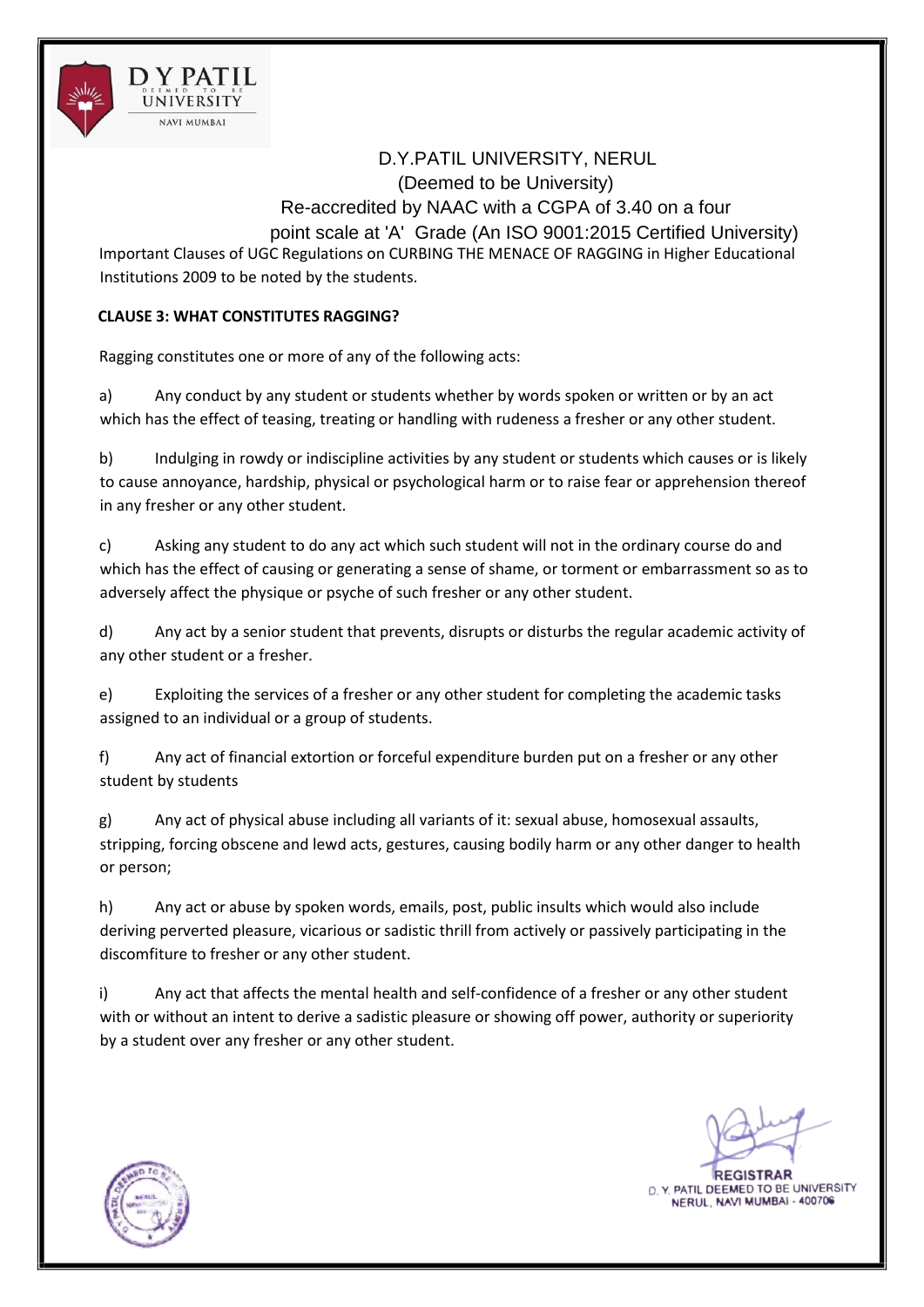

# D.Y.PATIL UNIVERSITY, NERUL (Deemed to be University) Re-accredited by NAAC with a CGPA of 3.40 on a four point scale at 'A' Grade (An ISO 9001:2015 Certified University) **CLAUSE 7: ACTION TO BE TAKEN BY THE HEAD OF THE INSTITUTION:**

On receipt of the recommendation of the Anti-Ragging Squad or on receipt of any information concerning any reported incident of ragging, the Head of Institution shall immediately determine if a case under the panel laws is made out and if so, either on his own or through a member of the AntiRagging Committee, authorized by him in this behalf, proceed to file a First Information Report (FIR), within twenty-four hours of receipt of such information or recommendation. with the police and local authorities, under the appropriate penal provisions relating to one or more of the following, namely;

i. Abetment to ragging; ii. Criminal conspiracy to rag; iii. Unlawful assembly and rioting while ragging; iv. Public nuisance created during ragging;

v. Violation of decency and morals through ragging;

vi. Injury to body, causing hurt or grievous hurt; vii. Wrongful restraint: viii. Wrongful

confinement; ix. Use of criminal force;

- x. Assault as well as sexual offences or unnatural offences; xi. Extortion; xii. Criminal trespass; xiii. Offences against property; xiv. Criminal intimidation; xv. Attempts to commit any or all of the above-mentioned offences against the victim(s);
- xvi. Threat to commit any or all of the above-mentioned offence against the victim(s);
- xvii. Physical or psychological humiliation;

xviii. All other offence following from the definition of "ragging" Provided that the Head of the Institution shall forthwith report the occurrence of the incident of ragging to the District Level AntiRagging Committee and the Nodal officer of the affiliating University, if the institution is an affiliated institution.

Provided further that the institution shall also continue with its own enquiry initiated under clause 9 of these Regulations and other measures without waiting for action on the part of the police/local authorities and such remedial action shall be initiated and completed immediately and in no case later than a period of seven days of the reported occurrence of the indent of ragging.

## **CLAUSE 9: ADIMINISTRATIVE ACTION IN THE EVENT OF RAGGING:**

9.1 The institution shall punish a student found guilty of ragging after following the procedure and in the manner prescribed here in under:

a) The Anti-Ragging Committee of the institution shall take an appropriate decision, in regard to

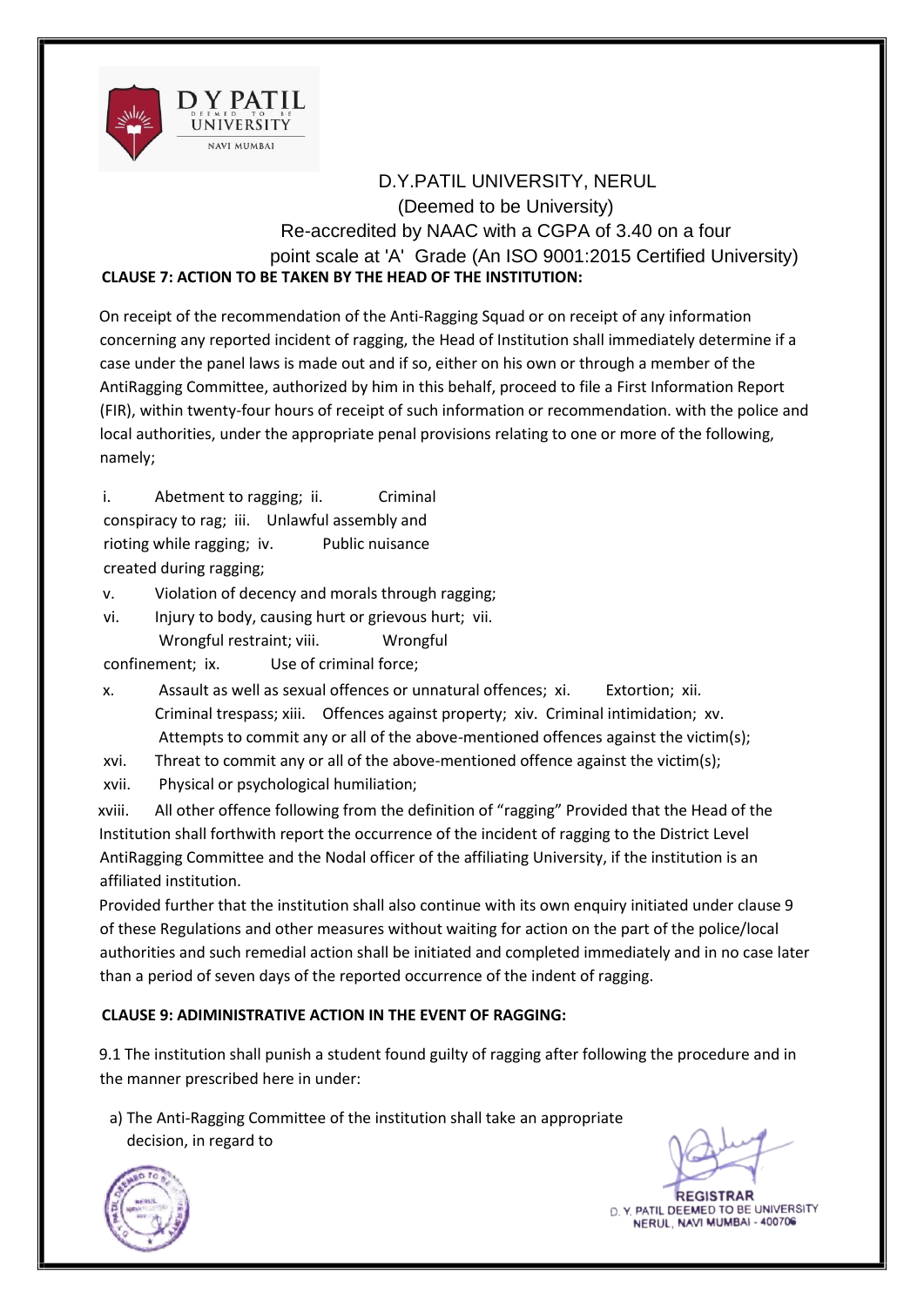

punishment or otherwise, depending on the facts of each incident of ragging and nature and gravity of the incident of ragging established in the recommendations of the Anti‐Ragging Squad.

- b) The Anti-Ragging Committee may, depending on the nature and gravity of the guilt established by the Anti‐Ragging Squad, award, to those found guilty, one or more of the following punishments, namely;
	- i. Suspension from attending classes and academic privileges.
	- ii. Withholding/ withdrawing scholarship/ fellowship and other benefits. iii. Debarring from appearing in any test/ examination or other evaluation process. iv. Withholding results.
	- v. Debarring from representing the institution in any regional, national or international meet, tournament, youth festival, etc.
	- vi. Suspension/ expulsion from the hostel. vii. Cancellation of admission. viii. Rustication from the institution for period ranging from one to four semesters.

ix. Expulsion from the institution and consequent debarring from admission to any other institution for a specified period. Provided that where the persons committing or abetting the act of ragging are not identified, the institution shall resort to collective punishment.

- c) An appeal against the order of punishment by the Anti‐Ragging Committee shall lie,
- (i) in case of an order of an institution, affiliated to or constituent part, of a University, to the Vice‐ Chancellor of the University;
- (ii) in case of an order of a University, to its Chancellor.
- (iii)in case of an institution of national importance created by an Act of Parliament, to the Chairman or Chancellor of the institution, as the case may be.

The D Y Patil University Students' Discipline and Conduct Rules 2018.

# **1. SHORT TITLE AND COMMENCEMENT**

- (a) These Rules shall be called "The D Y Patil University Students' Discipline and Conduct Rules 2018" hereafter referred to as the "Rules".
- (b) These Rules shall come into force with effect from the date of their notification.

# **2. APPLICATION OF RULES**

(a) These Rules shall apply to all students of the University whether admitted prior to the commencement of these Rules or after the commencement of these Rules.

(b) Any breach of discipline and conduct committed by a student inside or outside the D Y Patil University Campus shall fall under the purview of these Rules.

(c) Without prejudice to the generality of the power to enforce discipline under Section 22 (q) of the D Y Patil University Act, 1984 and Statue 26 thereunder, the

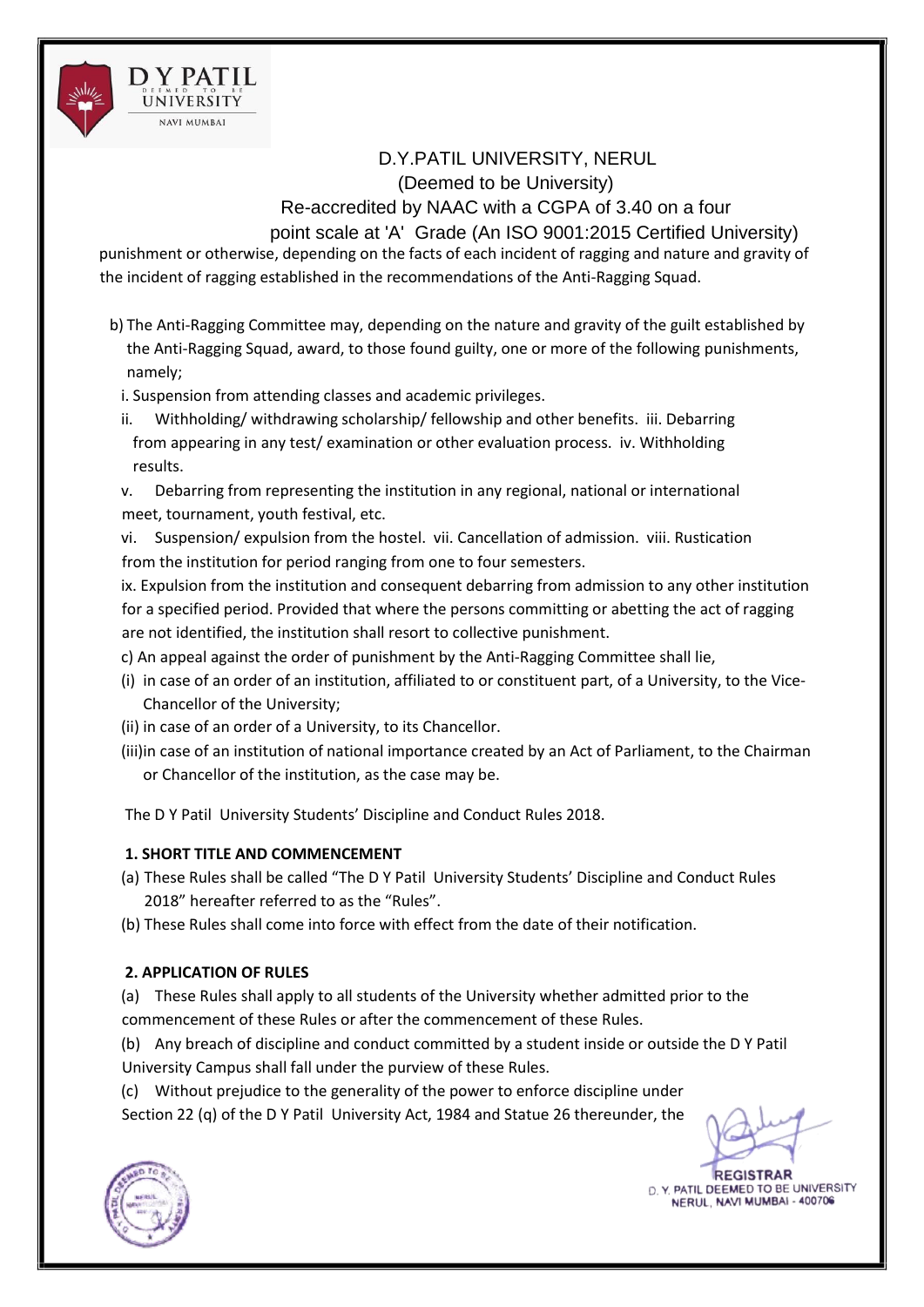

acts mentioned in Rules 4 shall amount to acts of misconduct or indiscipline or both. (d) These rules are not meant to deny the democratic rights of the students to dissent/air their

grievances/protest in a peaceful and lawful manner.

(e) Peaceful and lawfully conducted sit-ins/dharanas at a designated place with prior intimation to the University administration will not invite any punishment under these rules.

## **3. DEFINITIONS:**

For the purpose of application of these Rules-

(a) 'Department' means any teaching Department established and maintained by the D Y Patil University offering P.G. Degree/Diploma/Certificate/Integrated Courses and also includes Schools, Centers, Library, Hostels, Play grounds, Canteens, Shopping Centers, Gymkhana, University Guest House, Administrative Offices, Staff quarters and entire University campus. (b) 'Student' means any person admitted to a Department of the University as given in (a) above for receiving instructions either full-time or part-time and whose names is on the rolls of the University. The word student with reference to the context if required shall mean students also.

(c) 'Teacher' means Dean, Director, Professor, Associate Professor, Assistant Professor Warden of hostel, Librarian, Director of Physical Education, Assistant Director of Physical Education, Physical Culture Instructor, and Coaches Etc.

(d) 'Disciplinary Authority' means an authority competent to impose penalty on a student under these Rules for any act of indiscipline or misconduct.

(e) 'Inquiry Authority' means a Committee appointed by the Vice-Chancellor or an Inquiry Officer appointed by the Vice-Chancellor to inquire into the charges of act/s of indiscipline or misconduct by a student or a group of students.

(f) 'Chief Proctor' means a senior teacher appointed by the Vice-Chancellor under the provisions of these Rules.

(g) 'Assistant Proctor' means a teacher appointed by the Vice-Chancellor under the provisions of these Rules.

## **4.0 ACTS OF MISCONDUCT AND INDISCIPLINE:**

(a) Acts of misconduct and indiscipline Category-I:

- i) Causing disturbance within the University premises, Laboratory or Reading Room, Common Room, Playground or Hostel.
- ii) Any act leading to diverting the attention of the students from the Lectures or of the teacher from Teaching.
- iii) Insubordination and/or disrespect to the teacher within or outside the University premises.

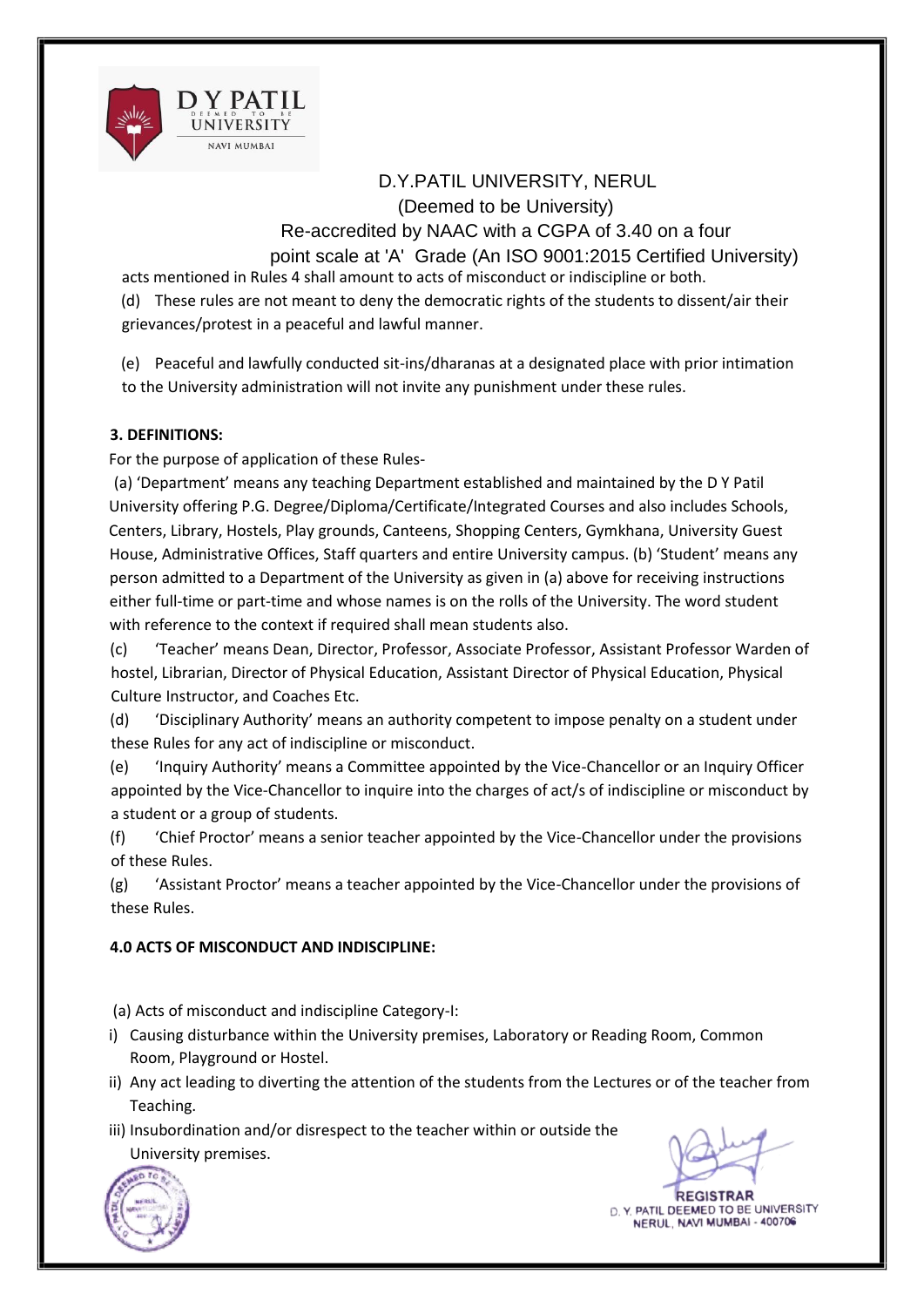

iv) Habitual inattention to classwork and assignments.

v) Disturbing a class from outside by loitering aimlessly in the corridors, making noise. vi) Picking up quarrel with the teaching or non-teaching staff or with other students. vii) Using filthy language and abuses in the University premises or 'Sports-grounds' viii) Smoking openly within the University campus. ix) Playing any kind of musical instrument inside the class or outside during class hours.

x) Hunger strikes, dharnas, group bargaining and any other form of protest by blocking entrance or exit of any of the academic and/or administrative complexes or disrupting the movements of any member of the University Community. xi) Furnishing false certificates or false information in any manner to the University.

xii) Teasing or disrespectful behavior or any misbehavior with a boy/girl student, staff member/ visitor.

xiii) Causing or colluding in the unauthorized entry of any person/guest into the Campus or in the unauthorized occupation of any portion of the University premises, including residential quarters/hostels or residence by any person.

xiv) Unauthorized occupation of the hostel rooms or unauthorized acquisition and use of University furniture in one's hostel room or elsewhere.

xv) Damaging or defacing, in any form any property of the University or the property of any member of the University community.

xvi) Not disclosing one's identity when asked to do so by a faculty member or employee or security staff of the University who is authorized to ask for such identity. xvii) Improper behavior while on tour or excursion.

xviii) Coercing the medical staff to render medical assistance to persons not entitled for the same or any other disorderly behavior in the Health Centre of University.

xix) Blockade or forceful prevention of any normal movement of traffic, violation of security or safety rules notified by the University.

xx) Littering of any kind of waste including plastic waste in the University buildings, grounds/roads/premises.

xxi) Disturbing other students/ teachers using a mobile phone inside the class or outside during class hours. xxii) Driving and parking the vehicles on University campus in violation of guidelines to that effect. xxiii) Distributing any material related to political parties/movements.

xxiv) Any other act which may be considered by the Vice-Chancellor or any other competent authority to be a minor act of violation of discipline and conduct. (b) Acts of misconduct and indiscipline Category-II:

i) Repetition of acts given under Category-I of indiscipline in spite of repeated warnings and penalties imposed.

ii) Attending the University dressed in a manner contrary to social norms prevailing from time to time or violation of dress code if any.

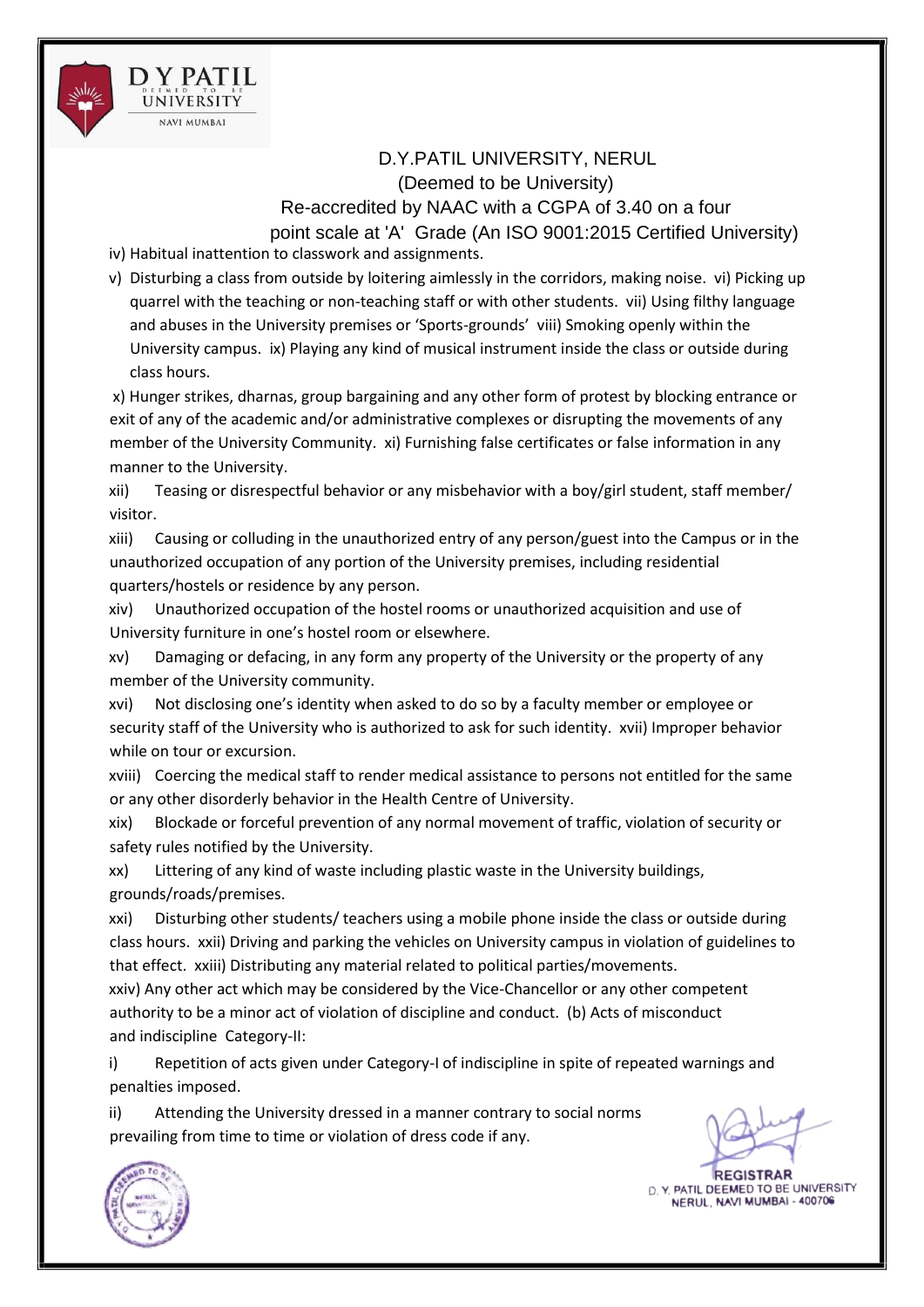

iii) Indecent exposure in a proactive manner or behaving in a manner tending to rouse baser passions among the members of the same or opposite sex. iv) Disfiguring the walls, floors, furniture etc. of the University.

v) Forcibly entering/ reaching places which have restricted entry or unauthorizedly handling of equipment or performing acts which would be a threat to one's life. vi) lnstigating others to commit acts of indiscipline.

vii) Engaging in any attempt at wrongful confinement of any member of the faculty, staff, student or anyone camping inside the Campus.

viii) Any Intimidation of or insulting or abusive behavior towards a student, staff or faculty or any other person. ix) Wanton destruction of University properties.

x) Consuming or possessing narcotic drugs or other intoxicants or alcohol anywhere in the University premises.

xi) Indulging in criminal acts of any kind under the law of land including gambling and possession of arms/weapons. xii) Arousing communal, caste or regional feelings or creating disharmony among students. xiii) Demonstration of disloyalty to the country, its constitution and its flag.

xiv) Ragging of any kind tending to cause physical and mental torture to other students or forcing others to submit to indignity and nuisance.

xv) All acts of violence and all forms of coercion such as gheraos, sit-ins or any variation of the same which disrupt the normal academic and administrative functioning of the University and or any act which incites or leads to violence.

xvi) Gheraos, laying siege or staging demonstrations around the residence of any member of the University Community or any other form of coercion, intimidation or disturbance of right to privacy of the residents of the campus.

xvii) Sexual harassment of any kind which shall also include: unwelcome sexual proposition/ advancements, sexually graphic comments of a body unwelcome touching, patting pinching or leering of parts of the body or persistent offensive or unwelcome sexual jokes and or comments. xviii) Committing forgery, tampering with the Identity Card or University records, impersonation, misusing University property (movable or immovable), documents and records, tearing of pages of, defacing, burning or in any way destroying the books, journals, magazines and any material of library or unauthorized photocopying or possession of library books, journals, magazines or any other material. xix) Any act of moral turpitude.

xx) Use of abusive, defamatory, derogatory or intimidatory language against any member of the University Community.



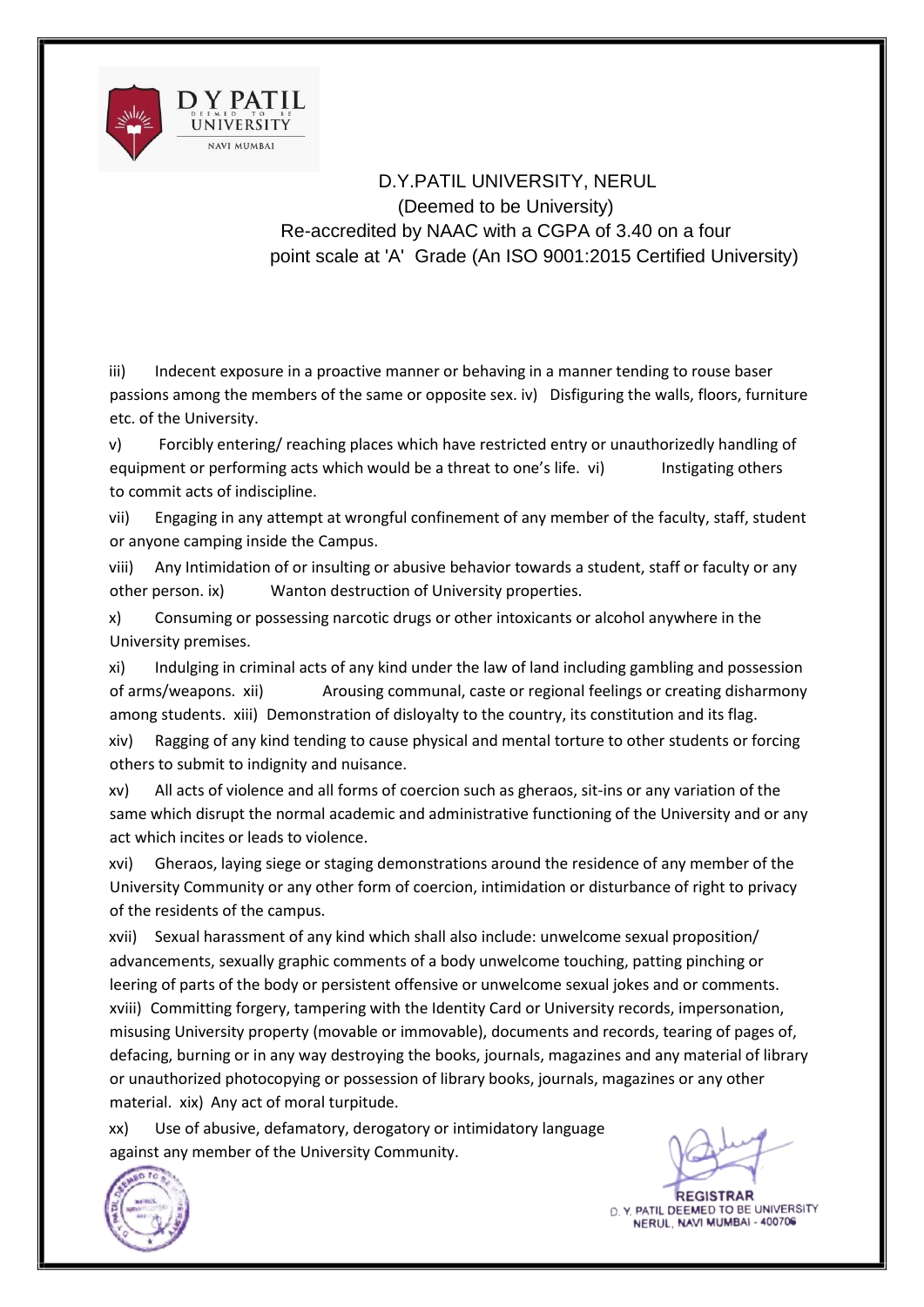

xxi) Any other act or acts which the Vice-Chancellor considers as major acts of misconduct and indiscipline.

#### **5.0 PUNISHMENT**

NAVI MUMBAI

The competent authority may impose any one or suitable combination of the following punishments on any student found guilty of any of the acts of indiscipline or misconduct mentioned under Category-I or Category-II as the case may be, in Rule 4.

Category-II:

1) Cancellation of admission or withdrawal of degree or denial of registration for a specified period.

2) Rustication up to four semesters and/or declaring any part or the entire D Y Patil University Campus out of bounds.

3) Fine up to Rupees five thousand depending upon gravity of the issue.

4) Expulsion.

Category-I:

- 1) Admonition/Reprimand.
- 2) Sending the student out of his class and not letting him into his class up to a maximum of two consecutive periods.
- 3) Marking the student absent on repeating the misconduct at Sr No. 2.
- 4) Fine up to Rupees Twenty Thousand depending upon gravity of the issue.
- 5) Recovery of any kind, such as scholarship/fellowship, any dues, cost of damages, etc.
- 6) Withdrawal of any or all facilities available to a student as per, various D Y Patil University Rules (such as Scholarship/Fellowship, Hostel etc.) permanently or for a time period up to two semesters.
- 7) Stoppage of any or all academic processes.
- 8) Rustication up to two semesters and/or Declaring any hostels, premises, building or the entire D Y Patil University Campus out of bounds to any students.

**REGISTRAR** 

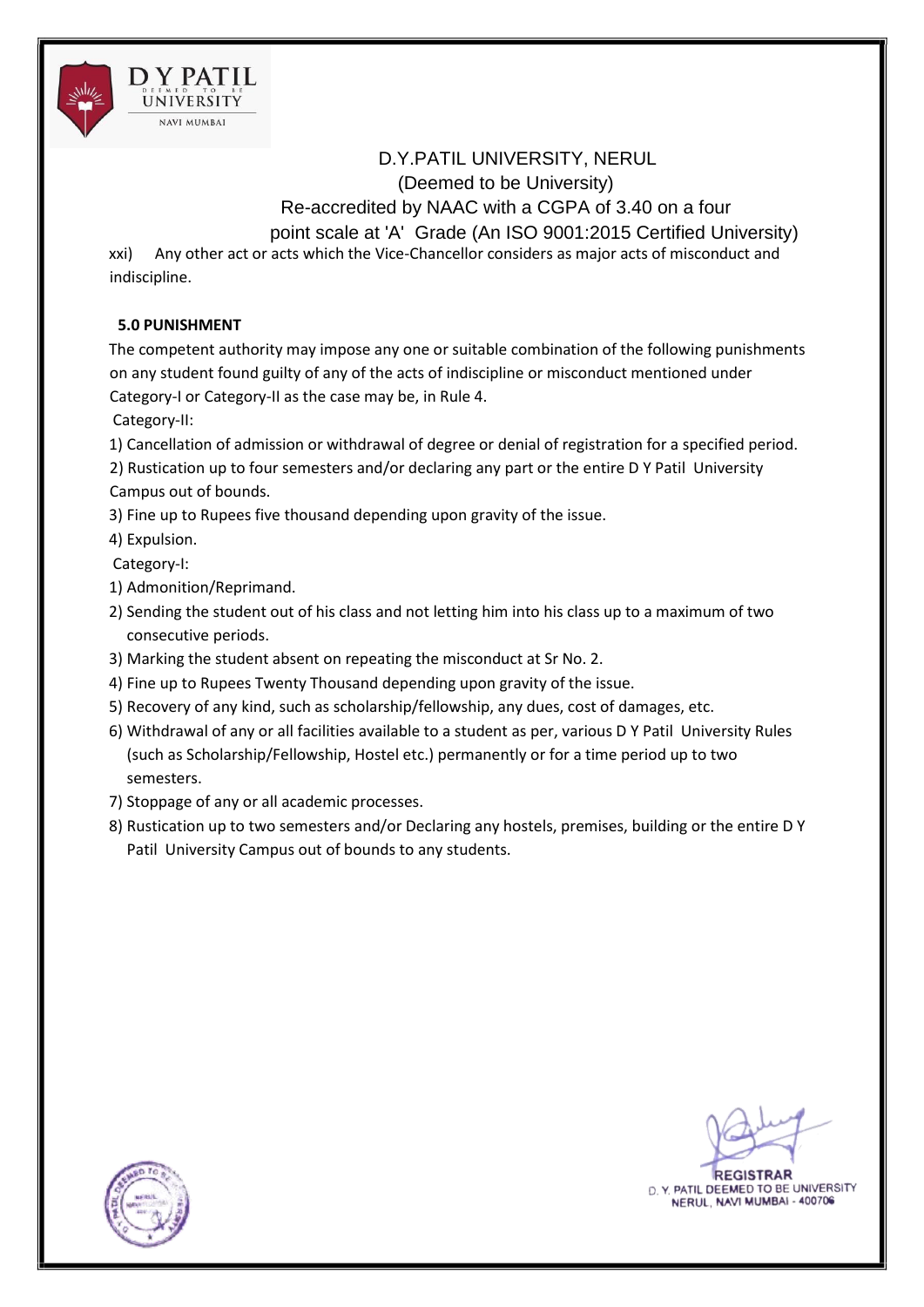

#### **6.0 AUTHORITIES EMPOWERED TO IMPOSE PUNISHMENT AND APELLEATE AUTHORITIES:**

| For acts of indiscipline &<br>misconduct under Category-I                                                                                                                                    |                                                    |                                     | For acts of indiscipline/ misconduct<br>under Category-II                                                                       |                                                                                                                                                   |                               |
|----------------------------------------------------------------------------------------------------------------------------------------------------------------------------------------------|----------------------------------------------------|-------------------------------------|---------------------------------------------------------------------------------------------------------------------------------|---------------------------------------------------------------------------------------------------------------------------------------------------|-------------------------------|
|                                                                                                                                                                                              |                                                    |                                     |                                                                                                                                 |                                                                                                                                                   |                               |
| <b>Penalties</b>                                                                                                                                                                             | <b>Authority</b><br>empowered<br>to<br>impose them | <b>Appellate</b><br>authority       | <b>Penalties</b>                                                                                                                | <b>Authority</b><br>empowered<br>to<br>impose them                                                                                                | <b>Appellate</b><br>authority |
| i) Admonition/<br>Reprimand.                                                                                                                                                                 | Teacher,<br>Head<br>of the<br>Department.          | No Appeal                           |                                                                                                                                 | <b>Chief Proctor</b>                                                                                                                              | Vice-<br>Chancellor           |
| ii) Sending the<br>student out of<br>his class/<br>laboratory and<br>not letting him<br>into his class/<br>laboratory up to<br>a maximum of<br>two consecutive<br>periods/hours in<br>a day. | Concerned<br>Teacher/s                             | No Appeal                           | Rustication up to<br>four semesters<br>and/or declaring any<br>part or the entire<br>Goa University<br>Campus out of<br>bounds. | <b>Chief Proctor</b>                                                                                                                              | Vice-<br>Chancellor           |
| iii) Marking the<br>student/s<br>absent for<br>repeating the<br>type of<br>misconduct<br>involved in (ii)<br>above, more<br>than once.                                                       | Concerned<br>Teacher/s                             | Head<br>of<br>the<br>Departmen<br>t | Fine up to Rupees<br><b>Five Thousand</b><br>depending upon<br>gravity of the issue.                                            | Vice-<br>Chancellor on<br>recommendat<br>ion of the<br>Chief Proctor<br>and after<br>considering<br>the report of<br>the<br>Inquiry<br>Authority. | Executive<br>Council          |
| iii) Fine up to<br><b>Rupees Twenty</b><br>Thousand<br>depending upon<br>gravity of the<br>issue.                                                                                            | Chief Proctor                                      | Vice-<br>Chancellor                 | Expulsion.                                                                                                                      | Vice-<br>Chancellor on<br>recommendat<br>ion of the<br><b>Chief Proctor</b><br>and after                                                          | Executive<br>Council          |

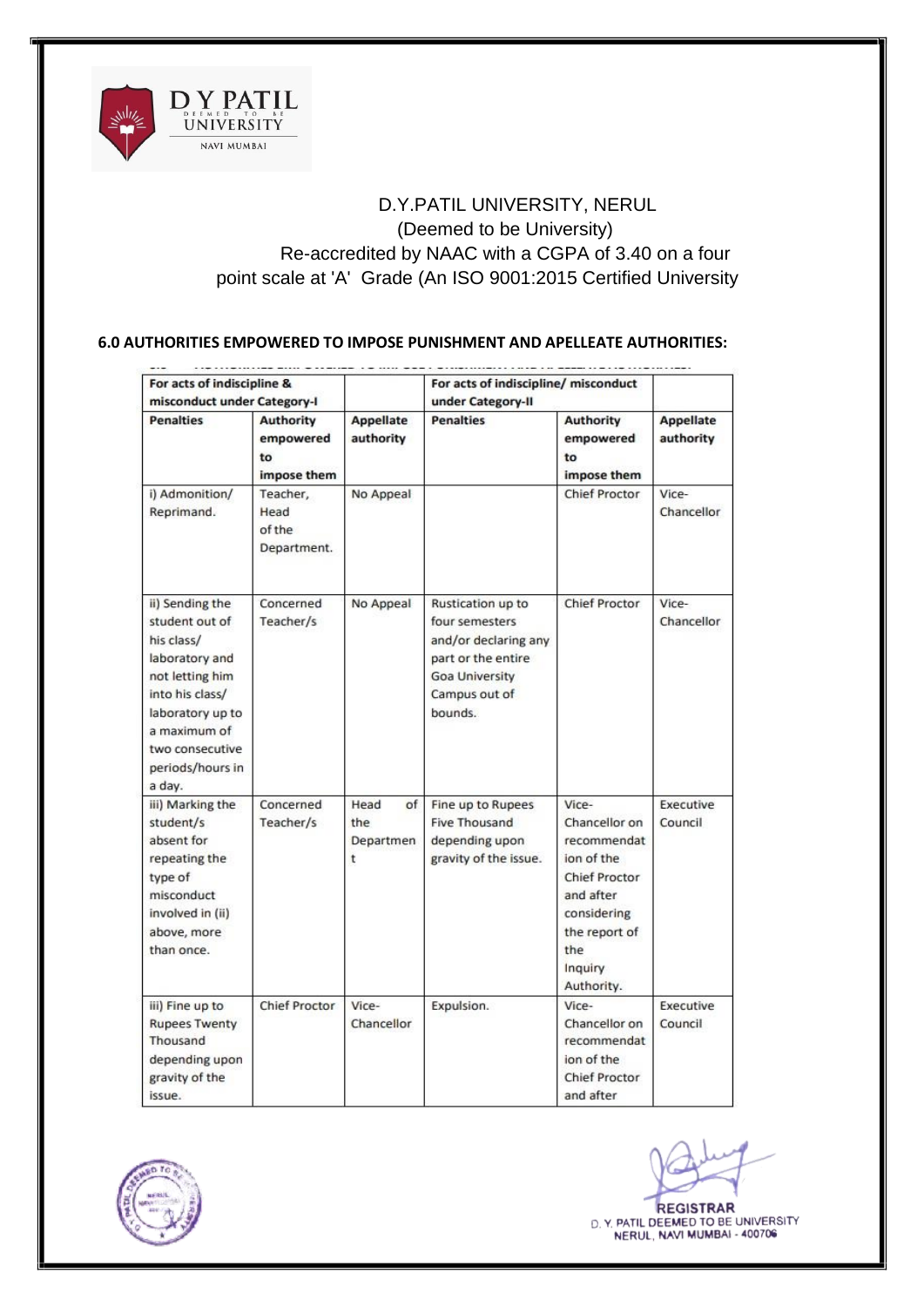

|                                                                                                                                                                                                                                                                            |               |                     | considering<br>the report of<br>the<br>Inquiry<br>Authority. |  |
|----------------------------------------------------------------------------------------------------------------------------------------------------------------------------------------------------------------------------------------------------------------------------|---------------|---------------------|--------------------------------------------------------------|--|
| iv) Recovery of<br>any kind, such as<br>scholarship/<br>fellowship, any<br>dues, cost of<br>damages, etc.                                                                                                                                                                  | Chief Proctor | Vice-<br>Chancellor |                                                              |  |
| v) Withdrawal of<br>all<br>any<br>or<br>facilities<br>available to a<br>student as per,<br>various<br>Goa<br><b>University Rules</b><br>(such<br>as<br>Scholarship/<br>Fellowship,<br>Hostel<br>etc.)<br>permanently or<br>for a time period<br>up to<br>two<br>semesters. | Chief Proctor | Vice-<br>Chancellor |                                                              |  |
| Stoppage of any<br>or all academic<br>processes.                                                                                                                                                                                                                           | Chief Proctor | Vice-<br>Chancellor |                                                              |  |
| Rustication<br>up <sup>-</sup><br>two<br>to<br>semesters<br>and/or Declaring<br>any<br>hostels.<br>premises,<br>building or the<br>entire<br>Goa<br>University<br>Campus out of<br>bounds to any<br>students.                                                              | Chief Proctor | Vice-<br>Chancellor |                                                              |  |

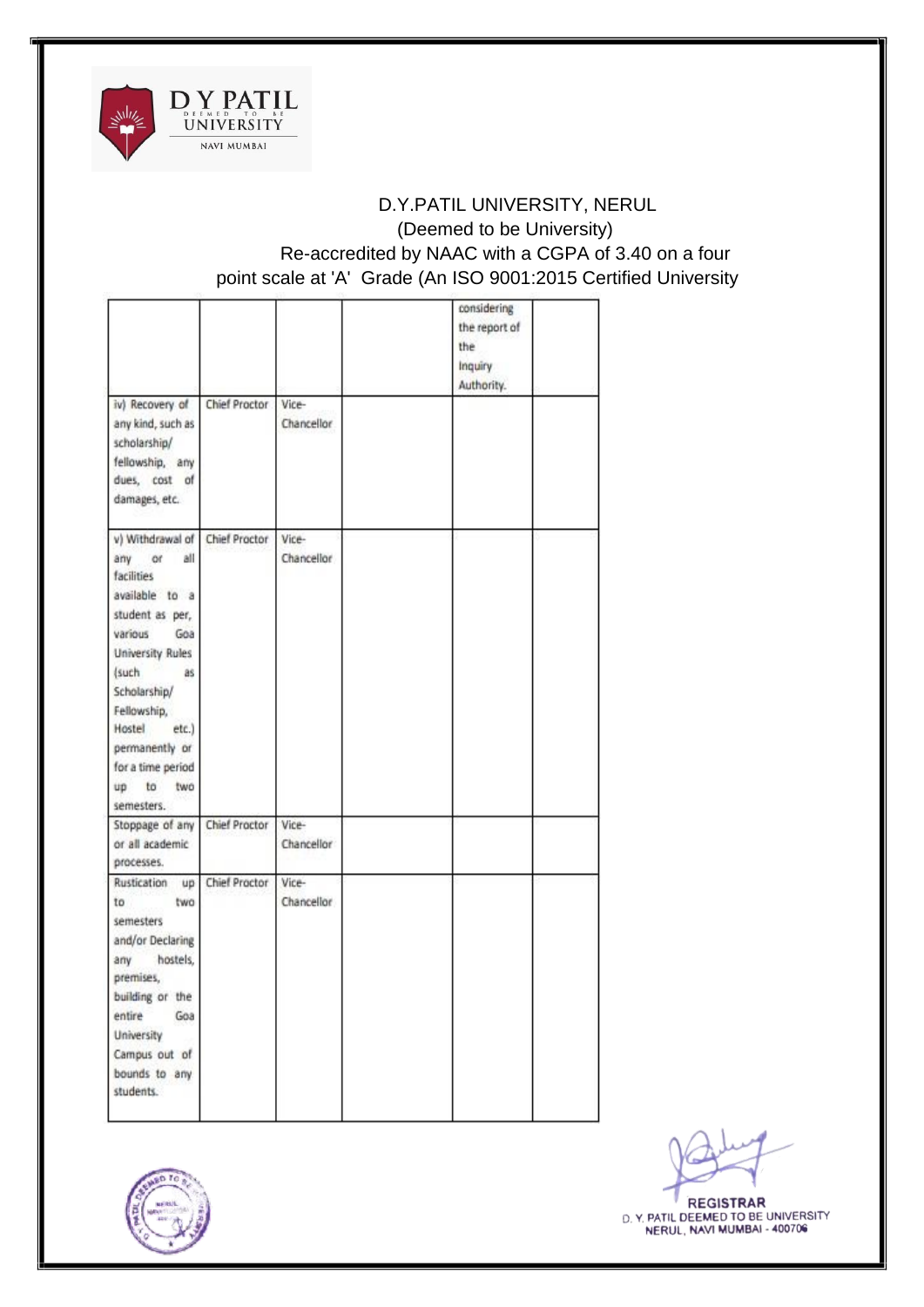

#### **7.0 PROCTORIAL BOARD**

a. There shall be a Proctorial board for the University consisting of a Chief proctor and two Proctors. The Proctors shall be appointed by the Vice-Chancellor as follows. One Assistant Professor. One Associate Professor.

The tenure of the Proctors shall be for a period of three years. One of the Proctors shall be a woman. All the matters concerning indiscipline and misconduct by student/s shall be dealt by the Proctorial Board.

#### b. **CHIEF PROCTOR**

(1) The Chief Proctor shall be appointed from amongst the employees of the University preferably of the rank of Professor, by the Executive Council on the recommendation of the ViceChancellor. The Chief Proctor shall exercise such powers and performs such duties as may be assigned to him by these Rules or by the Vice-Chancellor. The tenure of the Chief Proctor shall be for a period of three years.

(2) When the office of Chief Proctor is vacant or when the Chief Proctor is, by reason of illness or absence for any other cause, unable to perform the duties of his office, the duties of the office shall be performed by one of the Assistant Proctors as the Vice-Chancellor may appoint for the purpose. (3) The Chief Proctor shall be the competent authority to impose fine/penalty as per the provisions of the clause 6 of these Rules to the student/s on the recommendation of the Proctorial Board. **c.** 

## **POWERS OF THE PROCTORIAL BOARD AND PROCEDURES**

(1) The Proctorial Board shall be the inquiry authority for all the cases of misconduct/ indiscipline by the student/s and shall make suitable recommendations to the Vice-Chancellor as per the provisions of these Rules. This shall, however, exclude the cases to be handled by the ICC.

(2) The Proctorial Board (PB) is authorized to take up the cases suo moto. However, complainants shall be required to report any of the matters mentioned above within three days of the occurrence of the incident to the Chief Proctor. The student(s) charged shall be notified within four working days of the charge against him/her. It shall be the responsibility of the students(s) thus charged to submit in writing his/her defense within two working days to the PB. If the PB does not receive a defense within two working days, it will take an ex parte decision on the charge. The PB shall, however, have powers to relax the time-frames mentioned above based on the merit of the case in question.

(3) Under normal circumstances the PB shall issue a show cause notice within four working days of receiving a complaint calling for explanation within two working days. If the explanation is not received within two working days or in the further time as may be granted, the PB may, by powers vested in it, record hearings from the other side and/or itself conduct an enquiry or may entrust the process of enquiry including framing of charges and conducting the actual inquiry to any other official of the University. However, if the situation so demands, the PB may convene



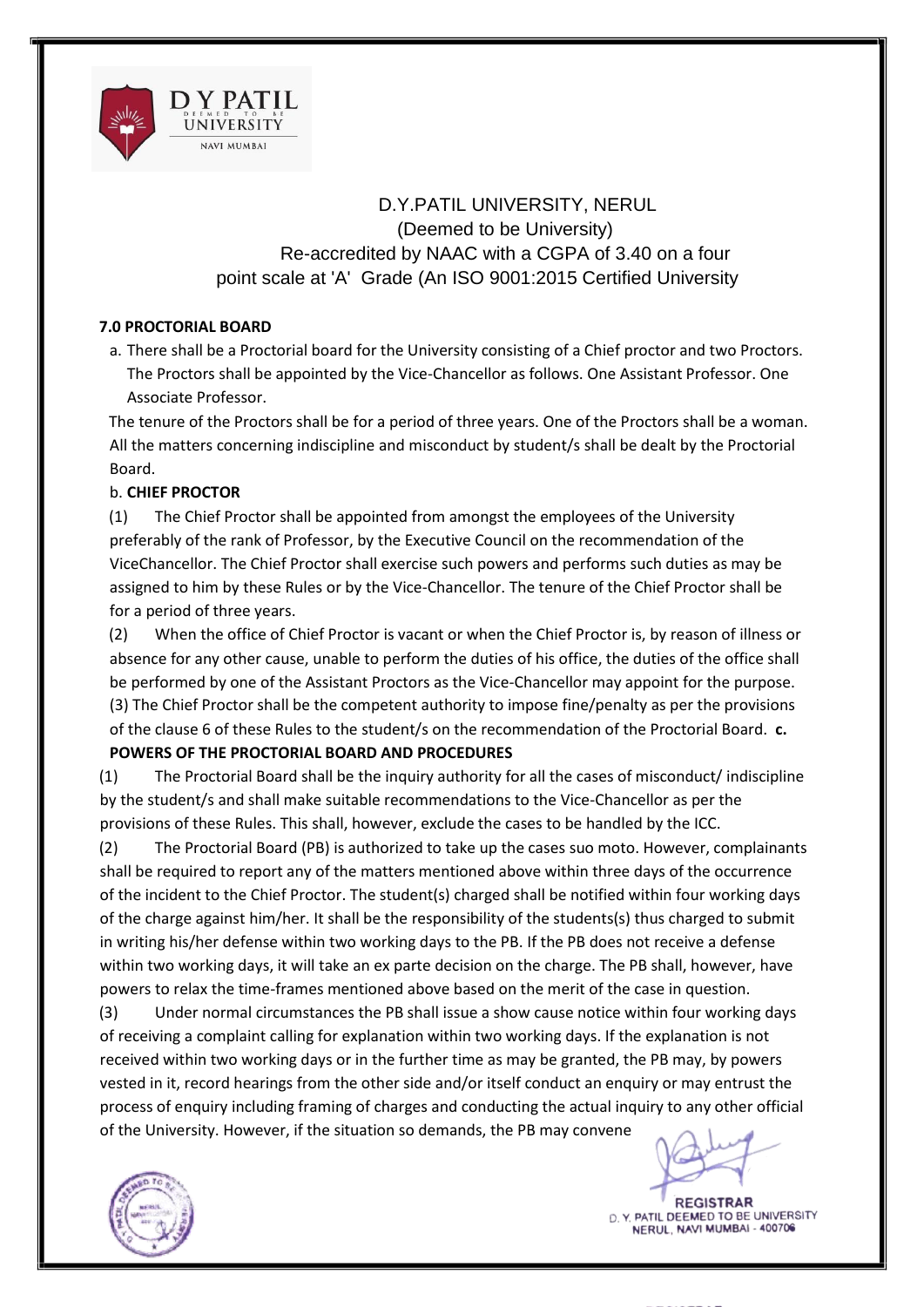

# D.Y.PATIL UNIVERSITY, NERUL

(Deemed to be University) Re-accredited by NAAC with a CGPA of 3.40 on a four point scale at 'A' Grade (An ISO 9001:2015 Certified University

an emergency meeting and call those concerned to depose before it immediately.

(4) Evidence to the PB shall normally be presented orally. The student charged may be required to provide written/material evidence, if the PB so demands.

(5) It shall be the responsibility of the student charged and the complainant to arrange for their respective witnesses to give oral evidence or to submit any written statements/material evidence in their defense. A Witness giving oral evidence may be cross-examined by the PB. A witness not available for cross-examination may submit evidence in writing. The PB shall not consider evidence from persons who are not prepared to have their names revealed to the PB. The names of persons appearing as evidence/witness shall be kept confidential.

(6) The PB shall have the power to determine the order of proceedings and to exclude any material which appears irrelevant or repetitive or even seek clarification on oral/written submissions/material evidence.

(7) The student charged will be invited to be present with a representative [optionally and who shall be another bonafide student only] whenever oral evidence is being heard. Representation through legal counsel/lawyer shall NOT be allowed in any case to any of the parties. Nonattendance of the student charged or his/her representative shall not bar the PB from proceeding ahead. The PB may at its discretion adjourn its proceedings in order to enable the student charged or the representative to be present.

(8) The PB may adjourn a hearing in order to require a witness to attend for cross-examination. Where a witness who, in the opinion of the PB, is a vital witness, fails to attend, the PB may, at its discretion, postpone its deliberations or even continue with its proceedings. The PB may also adjourn / proceed with a case where it is of the opinion that its proceedings are being impeded by any circumstance beyond its control.

(9) The PB shall meet to consider an adjourned case, as soon as it is feasible, and not later than 15 days after the adjournment, although the case may not be determined at the resumed meeting. Where it is not reasonably practicable for the same members to attend the PB meeting reconvened to hear an adjourned case, it may co-opt one or two additional members to form the quorum.

(10) The PB is authorized to invite members where it deems necessary. However, the members so invited shall not have voting rights.

## **d. GENERAL**

(1) No punishment shall ordinarily be imposed on a student unless the PB has followed normal procedures including due opportunity to the student(s) charged with an offence.

(2) The PB shall draw up:

I) the substance of the imputation of major acts of indiscipline into definite and distinct articles of charge.



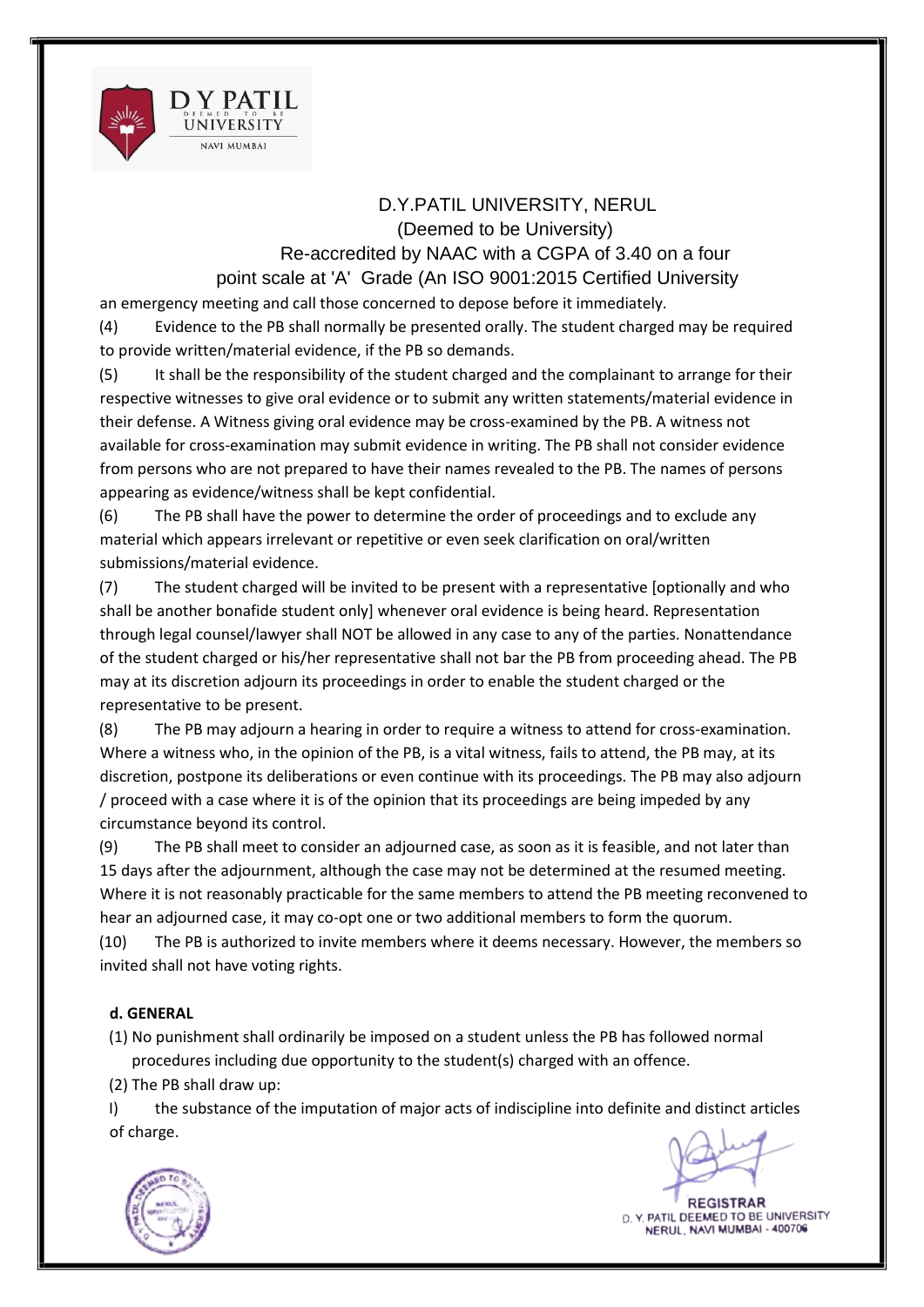

# D.Y.PATIL UNIVERSITY, NERUL

(Deemed to be University)

Re-accredited by NAAC with a CGPA of 3.40 on a four point scale at 'A' Grade (An ISO 9001:2015 Certified University

II) a statement of imputation of acts of indiscipline in support of each articles of charge, which shall contain

a) a statement of all relevant facts including any admission or confession made by the student (to be signed by the concerned student/s)

b) a list of documents by which and list of witnesses by whom the articles of charge are proposed to be sustained. (to be signed by the concerned witness).

(3) The Inquiry Authority shall prepare the report of inquiry which shall contain: -

a) The articles of charge and the statement of imputation of acts of major indiscipline.

b) The defense of the student if any in respect of each article of charge.

c) An assessment of the evidence in respect of each article of charge, separately in respect of each student.

d) The finding on each article of charge and the reasons thereof.

(4) In case the Vice-Chancellor or any Competent Authority is of the opinion that on the basis of the available material and evidence on record, a prima facie case exists against a student s/he may order suspension of the student including withdrawal of any or all facilities available to a bonafide student pending inquiry. (5) Notwithstanding any punishment mentioned above, the Vice-Chancellor may, keeping in view the gravity/nature of misconduct/act of indiscipline, the manner and the circumstances in which the misconduct/indiscipline has been committed, award a punishment in excess of or less than or other than what has been mentioned thereon for reasons to be recorded. (6) The Office of the Chief Proctor shall immediately report its decision to all the officials concerned for necessary action. It shall also report annually to the Vice-Chancellor and any such body that the Vice-Chancellor deems fit, on all cases arbitrated by it during the preceding academic year.

## **8.0 PLACING THE REPORTS OF INQUIRY BEFORE THE EXCUTIVE COUNCIL**.

(i) The Vice–Chancellor on the receipt of the record of inquiry from the Inquiry Authority shall cause the records to be placed before the Executive Council at its next meeting or at a special meeting, if necessary.

(ii) The Executive Council after due consideration of the report and record of inquiry with the recommendation of the Vice–Chancellor shall pass such order as may be considered just and necessary.

(iii) The Registrar of the University shall then communicate the orders of the Executive Council to the student if the decision is to rusticate the student.

(iv) If the student rusticated was allowed to appear for the University Examination with a condition that the results will be with-held until the completion of the inquiry and the decision of the Executive Council thereon, the Registrar shall inform the Controller of Examinations that the result of the student shall not be announced.